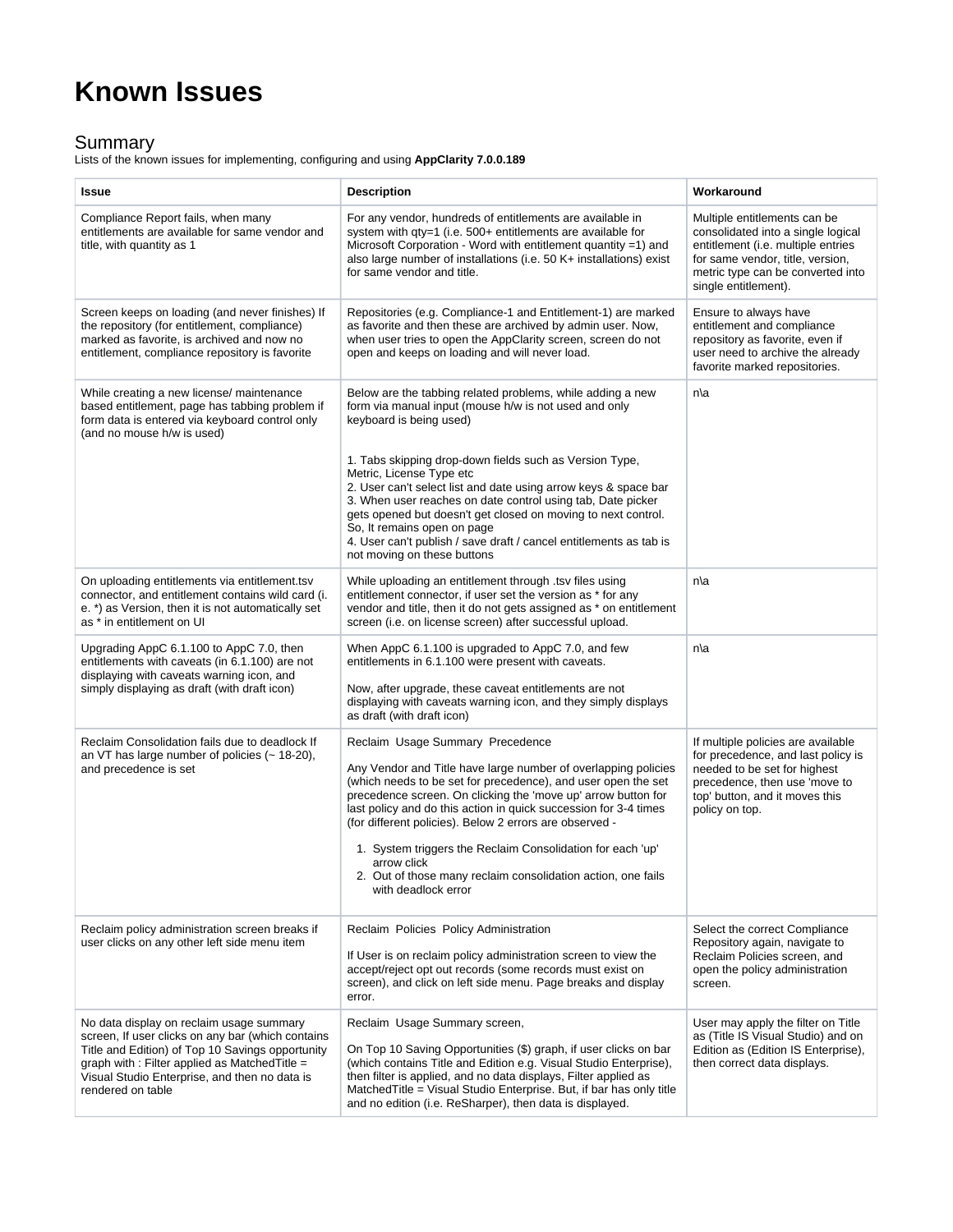| For any uploaded License / Maintenance, which<br>have few caveats, then system displays only<br>remediation part to user (instead of caveat and<br>remediation both) on license / maintenance<br>screen drawer | Entitlements License / Maintenance screen<br>If any entitlement have caveats (i.e. warnings) on uploading via<br>entitlement connector, then only remediation is displaying for<br>that entitlement, instead of caveats and remediation on<br>entitlement drawers.                                                                          | n\a                                                              |
|----------------------------------------------------------------------------------------------------------------------------------------------------------------------------------------------------------------|---------------------------------------------------------------------------------------------------------------------------------------------------------------------------------------------------------------------------------------------------------------------------------------------------------------------------------------------|------------------------------------------------------------------|
| Cluster and physical-Virtual machines hierarchy<br>not coming when user applies management<br>group filter on Compliance > Detailed Table                                                                      | Compliance > License Summary Detailed Table<br>In global management group, Cluster-Physical-Virtual hierarchy<br>displays correctly, but this hierarchy view disappears in case of<br>non global management groups                                                                                                                          | n\a                                                              |
| License Demand displaying as 1 for mgmt<br>group name 'License Exemption - Oracle<br>Corporation'                                                                                                              | On IBM PVU and Oracle Processor License Demand screens,<br>License Demand displays as 1 for exempted management<br>groups in case of Virtual Host Cluster Soft Partition, where<br>optimized license demand is calculated on physical devices<br>whereas installations are on virtual machines. In other<br>situations, it works correctly. | n\a                                                              |
| License exempted comment not appears for<br>Oracle LDC                                                                                                                                                         | In oracle license demand, exempted comment do not appear in<br>case of device exempt                                                                                                                                                                                                                                                        | n\a                                                              |
| Filter issues : Is (Equal) operator in date filters<br>are not working                                                                                                                                         | Generic filter related issues are below<br>1. On any date related column, when filter is applied with                                                                                                                                                                                                                                       | n\a                                                              |
|                                                                                                                                                                                                                | operator as IS (e.g. Completion Date IS <date selected="">),<br/>then it do not display the correct result<br/>2. At present, there is no provision to apply 2 filters with OR<br/>condition. If two filters are applied on two different<br/>columns, these are applied as (filter condition 1) AND<br/>(filter condition 2)</date>        |                                                                  |
| Installations on non exempted devices are also<br>marked for exemption under Global mgmt group                                                                                                                 | In case of IBM PVU and Oracle Processor License Demand,<br>the installations on non exempted devices are also marked for<br>exemption under Global mgmt group                                                                                                                                                                               | n\a                                                              |
|                                                                                                                                                                                                                |                                                                                                                                                                                                                                                                                                                                             |                                                                  |
| Entitlement tsv upload using entitlement .tsv<br>connector gets failed if tsy file has a row only<br>with newline/carriage return                                                                              | While uploading an entitlement tsv file via entitlement upload<br>connector, if there is any blank line in-between the entitlements,<br>then entitlement connector fails.                                                                                                                                                                   | Before uploading the .tsv file,<br>ensure the data is sanitized. |
| Something went wrong error on cloned<br>entitlement when user tries to change title                                                                                                                            | In some situation, when an already published entitlement is<br>cloned, and then user edit this and make an attempt to change<br>the title or coll version, then error occurs.                                                                                                                                                               | n\a                                                              |
| License available for product's self edition<br>(Visual Studio PRO) was not consumed in case<br>of edition downgrade (i.e. consumed Visual<br>Studio ENT)                                                      | In case of edition downgrade, when licenses are available for<br>higher and lower edition both, for User and device metric, then<br>license consumption may increases on Compliance                                                                                                                                                         | n\a                                                              |
| Compliance License Position is not computed<br>correctly for enterprise linux in case of virtual<br>datacenter when number of virtual machines are<br>at threshold with physical sockets                       | Compliance License Position<br>It works correctly in normal scenario, but in few edge conditions<br>it displays incorrect license position (edge case, when license<br>demand for RHEL rounded off from 6.5 to 7). When physcial<br>device had 4 socket and hosted 13 virtual machines.                                                     | n∖a                                                              |
| Compliance detailed table not showing most<br>optimized demand when entitlements are not<br>available for LDC (RHEL, MS - Soft partitioning)<br>cases                                                          | In few edge cases on virtual host soft partitioning, compliance<br>detailed table not showing most optimized demand                                                                                                                                                                                                                         | n∖a                                                              |
| On Compliance Summary by install screen, for<br>cluster devices, any physical machine, which is<br>part of a cluster, displaying Machine Type as<br>'Physical' instead of 'Physical Host'                      | Compliance License Summary Compliance Summary by<br>Install drill down screen (on Detailed table section)<br>In case of virtual host cluster soft partitioning, any physical<br>device, which is a part of cluster (and also host virtual<br>machine), is displaying Machine Type as 'Physical' instead of<br>'Physical Host'.              | n∖a                                                              |